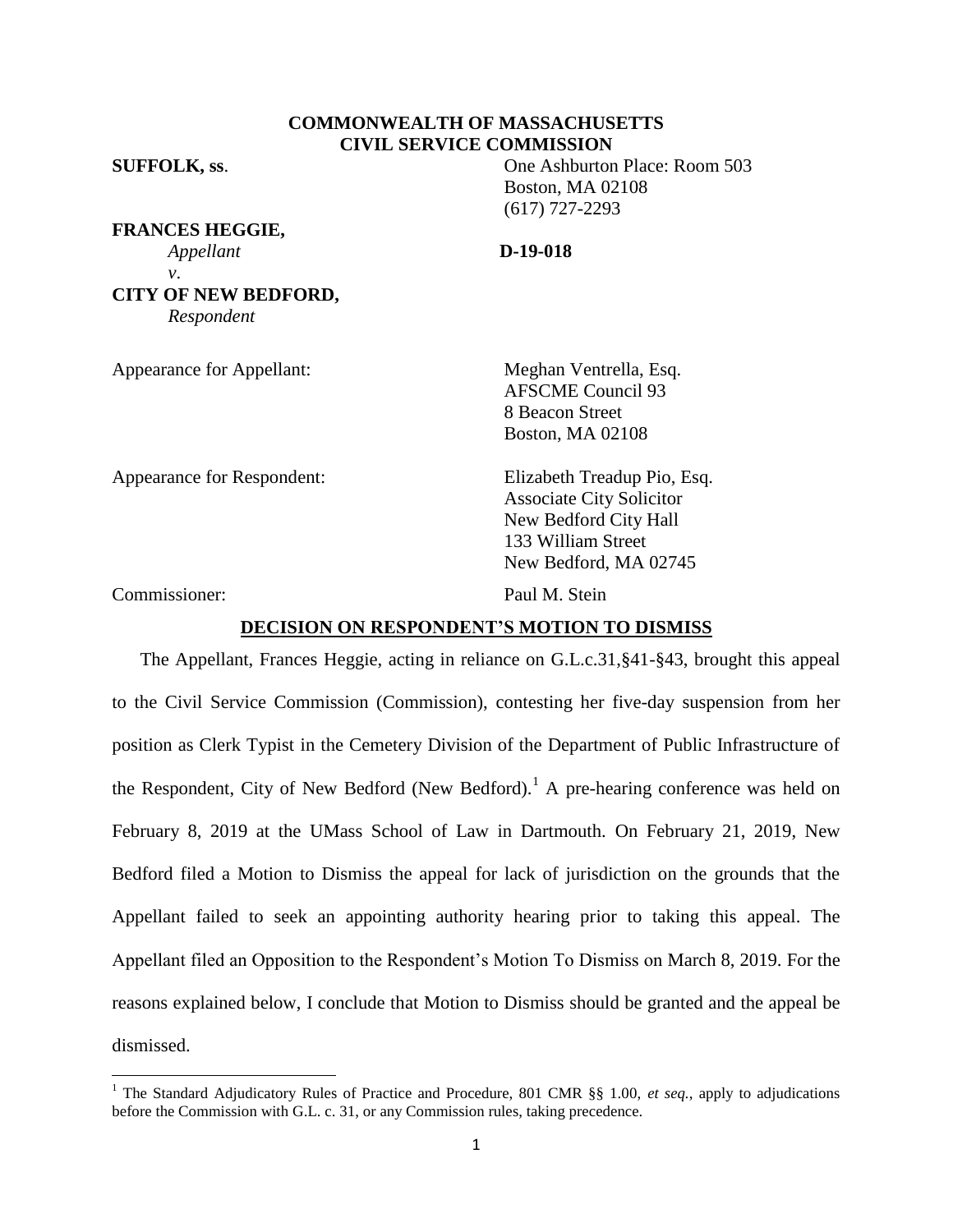### **FINDINGS OF FACT**

Based on the submissions of the parties and viewing the evidence most favorably to the Appellant, I find the following material facts are not in dispute:

1. The Appellant, Frances Heggie, is a permanent, tenured employee of the New Bedford Department of Public Infrastructure (DPI) in the title of Clerk Typist with the DPI's Cemetery Division.

2. DPI Commissioner Jamie Ponte is the Appointing Authority for the departmental employees of the DPI, including Ms. Heggie.

3. By letter dated January 3, 2019, which Ms. Heggie received on or about that same day, Commissioner Ponte notified Ms. Heggie that she was suspended for five days (from Friday January 4, 2019 through Thursday January 10, 2019) due to her "continuous inadequate work performance" which "continues to decline" despite coaching, and which included, in particular:

- Multiple incorrect entries
- Lack of Communication
- Failure to follow through with daily tasks
- Unable to follow office procedures thoroughly
- Not double checking work before being sent out
- Constant reminding of how to do routine procedures

The January 3, 2019 letter stated that Ms. Heggie "may, within (48) hours after the receipt of this notice file a written request for hearing before me on the question of whether there is just cause for the suspension" and enclosed copies of G.L.c. Chapter 31, Sections 41 through 45.

4. Ms. Heggie never filed a written request for hearing before DPI Commissioner Ponte.

5. On January 11, 2019, Ms. Heggie filed this appeal with the Commission.

# **STANDARD OF REVIEW**

The Commission may dispose of an appeal summarily, as a matter of law, pursuant to 801

C.M.R. 1.01(7) when undisputed facts affirmatively demonstrate "no reasonable expectation"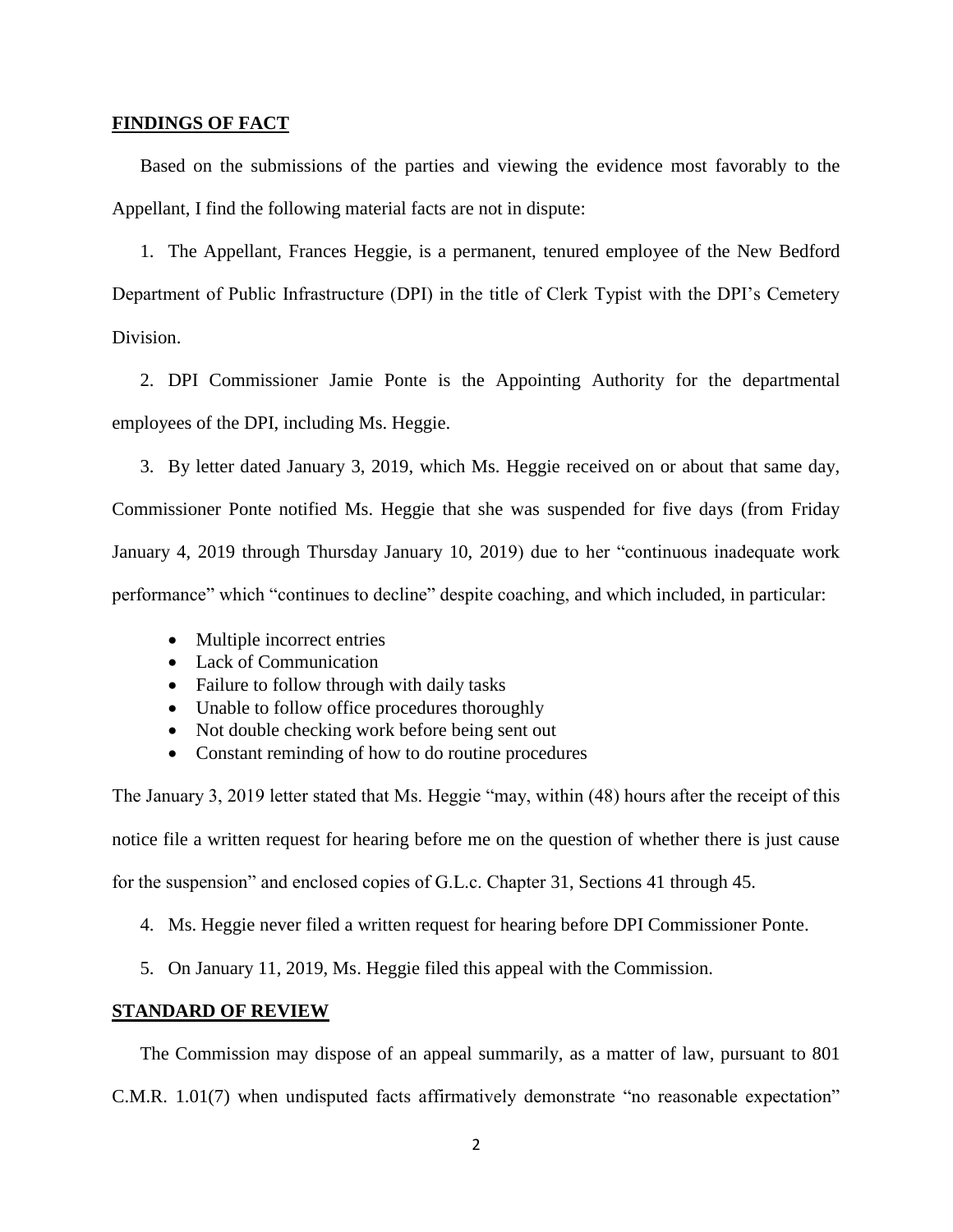that a party can prevail on at least one "essential element of the case". See, e.g., Milliken & Co.,

v. Duro Textiles LLC, 451 Mass. 547, 550 fn.6, (2008); Maimonides School v. Coles, 71

Mass.App.Ct. 240, 249 (2008); Lydon v. Massachusetts Parole Board, 18 MCSR 216 (2005)

# **APPLICABLE CIVIL SERVICE LAW**

G.L.c.31,§41,¶2 provides, in relevant part:

*A civil service employee may be suspended for just cause for a period of five days or less without a hearing prior to such suspension. Such suspension may be imposed only by the appointing authority* or by a subordinate to whom the appointing authority has delegated authority to impose such suspensions . . . [T]he person authorized to impose the suspension shall provide *the person suspended* with a copy of sections forty-one through forty-five [of Chapter 31] and with a written notice stating the specific reasons for the suspension and informing him that he *may, within forty-eight hours after the receipt of such notice, file a written request for a hearing before the appointing authority on the question of whether there is just cause for the suspension*. . . . A person whose suspension under this paragraph is decided, after hearing, to have been without just cause shall be deemed not to have been suspended, and he shall be entitled to compensation for the period for which he was suspended.. . . (*emphasis added*)

G.L.c.31,§41,¶5 provides, in relevant part:

If it is the decision of the appointing authority, after hearing, that there was just cause for an action taken against a person pursuant to the first or second paragraphs of this section, such person may appeal to the commission as provided in section forty-three.

As New Bedford accurately points out, the Commission's recent decisions have uniformly

construed these provisions of the civil service law to mean that an appointing authority *decision*,

*after hearing*, is a prerequisite to the filing of an appeal to the Commission. See Murray v.

Department of Corrections, 30 MCSR 258 (2017); Stiles v. Department of Correction, 29 MCSR

126 (2016); Jewett v. City of Waltham, 28 MCSR 52 (2015); Tibbetts v. Town of Danvers, 28

MCSR 513 (2015); Hurley v. City of Lynn, 23 MCSR 252 (2010), *distinguishing* Foley v.

Boston Police Dep't, 22 MCSR 54 (2009) and other cases cited. This appeal presents no special

circumstances that would warrant revisiting that line of decisions.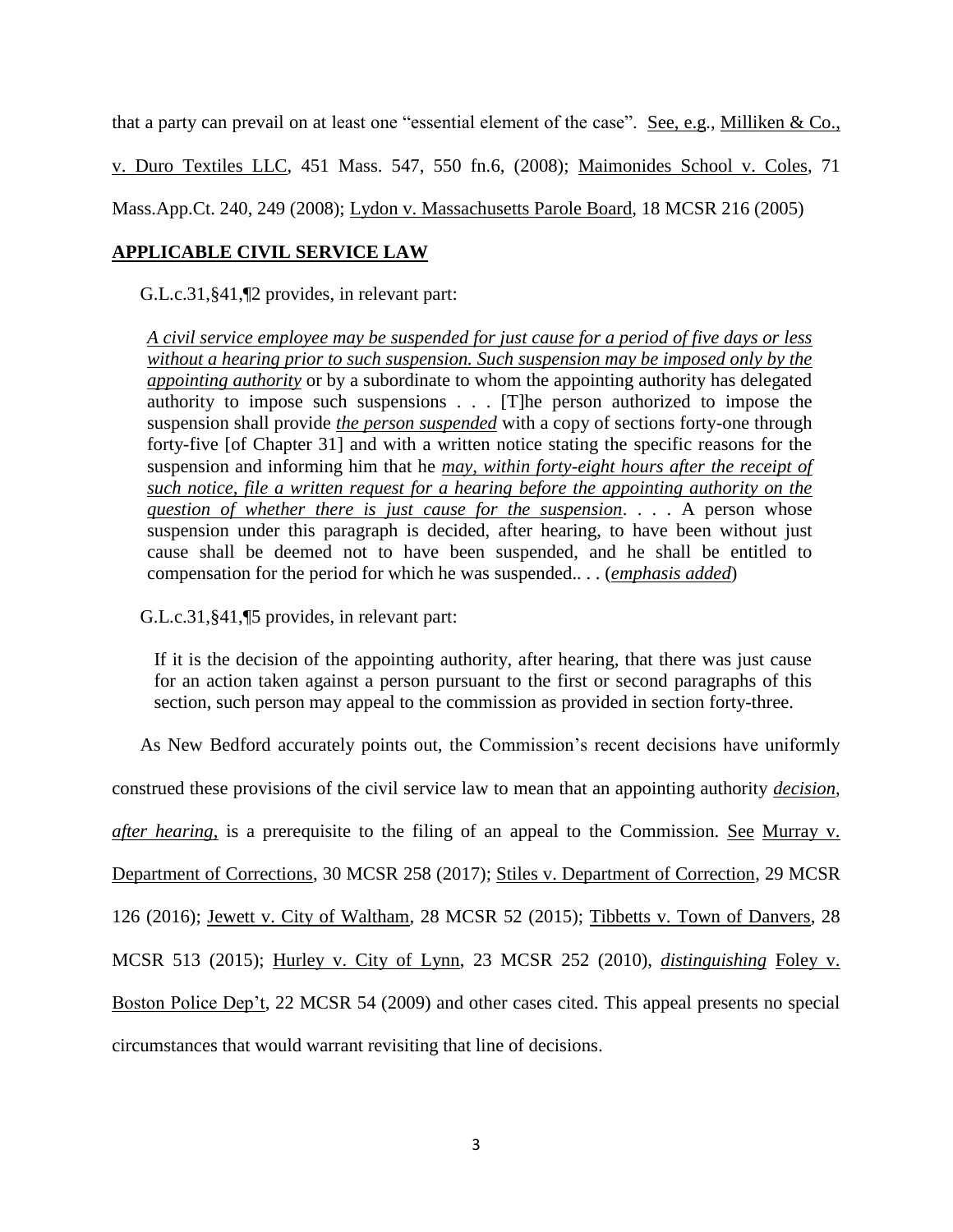The Appellant contends that the Commission's interpretation of Section 41 to require that a civil service employee must exhaust his or her remedy to an appointing authority hearing before appealing a suspension of five days or less under the second paragraph of Section 41 is "inequitable and not in line with the purpose" of the civil service law. In particular, the Appellant points out that it is likely to be futile for her to request a hearing before the same "appointing authority" who issued the five-day suspension letter. This argument cannot override the plain meaning of the statute, which expressly requires that authority for both the initial pre-hearing suspension and the subsequent hearing are vested in the same "appointing authority", and that, pursuant to G.L.c.31,§41,¶5, only "after hearing" before the "appointing authority'" may an employee appeal to the Commission from discipline imposed under either "the first paragraph" of Section 41 (discipline greater than five days) OR under the "second paragraph" of Section 41 (discipline of five days or less). The Commission's decisions have articulated sound reasons for having such a statutory scheme. If the Appellant believes it should be changed, that is a matter for the legislature, not for this Commission.

#### **CONCLUSION**

Accordingly, for the reasons stated, New Bedford's Motions to Dismiss is ALLOWED and the appeal of the Appellant, Frances Heggie, under Docket No. D-19-019 is *dismissed.* The full hearing scheduled for April 26, 2019 is cancelled.

Civil Service Commission /s/ *Paul M. Stein* Paul M. Stein Commissioner

By vote of the Civil Service Commission (Bowman, Chairman, Camuso, Ittleman, Stein & Tivnan, Commissioners) on March 28, 2019.